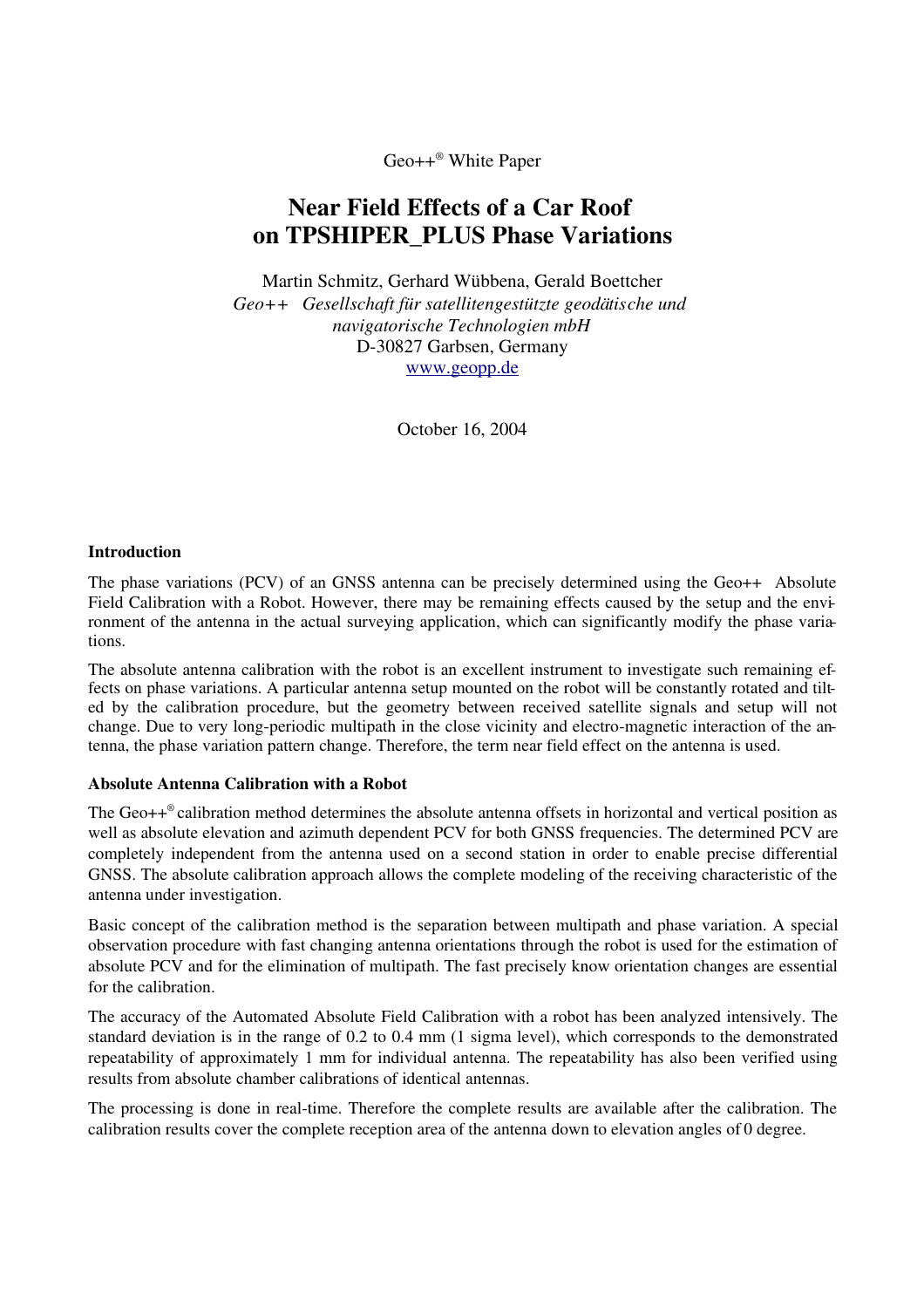## Determination of Near Field Effects

The near field effects are mainly caused by very long-periodic multipath, which is caused by reflecting surfaces close to the antenna. Such reflectors can be mounting devices (e.g. tribrach), the surfaces of pillars, or roofs of platforms in kinematic applications. In the following investigation, a car roof will be used to demonstrate the influence of an antenna mounted on the roof on PCV.

The robot is limited concerning dimensions and/or weight of the antenna construction mounted. It is often not possible to investigate the complete actual environment, because the constructions are too heavy or too large. In these cases, only a representative, but limited copy of the environment gives an indication of the effects present. It will not perfectly show the overall effects.

For the analysis of car roof effects, an approximately round part of a roof was cut out from a car. The most important geometry is the vertical separation of the antenna from the reflecting (approximately horizontal) surface. The antenna height of the antenna reference point above the car roof cut-out was 54 mm. A round tribrach was used in the setup (see Fig. 1 and Fig. 2). The roof cut-out, tribrach and antenna was mounted as a setup on the robot for calibration.

The antenna setup can now be calibrated on the robot, while the geometric properties of the cut-out will be constant during the calibration procedure. The antenna setup is tilted and rotated, but the effective geometry for the long-term multipath will be constant and will cause a variation of the estimated phase variations. The near field effect will not be eliminated by the applied multipath elimination technique, because it repeats after orientation changes for the same incoming GNSS signal. The difference of the carroof setup and a regular calibration of the antenna reveals the effect of the setup.

# Antenna Used in Investigation

The investigation uses an integrated receiver/antenna GNSS system manufactured by Topcon Positioning Systems, which is named after the IGS naming convention TPSHIPER\_PLUS. For convenience in this text, the setup of the TPSHIPER\_PLUS on the car roof cut-out will be called TPSHIPER\_PLUS<sup>roof</sup>, which is not an official naming.

The TPSHIPER\_PLUS has a quadratic housing. A TNC adapter for an optional UHF antenna whip is located at the top and center of the antenna cover. The calibration has been done without any UHF antenna. Effects of the UHF antenna on the PCV are already documented (Schmitz et al 2002).



Fig. 1: Absolute robot calibration of a TPSHIPER\_PLUS mounted on a round car roof cut-out



Fig. 2: TPSHIPER\_PLUS mounted on a round car roof cut-out

An additional whole in the car roof cut-out was required for cables of the power supply and the data link of the integrated receiver. For safety reasons, the edges of the cut-out were sealed with a removable plastic cover. Fig. 1 and Fig. 2 give an impression of the setup on the robot.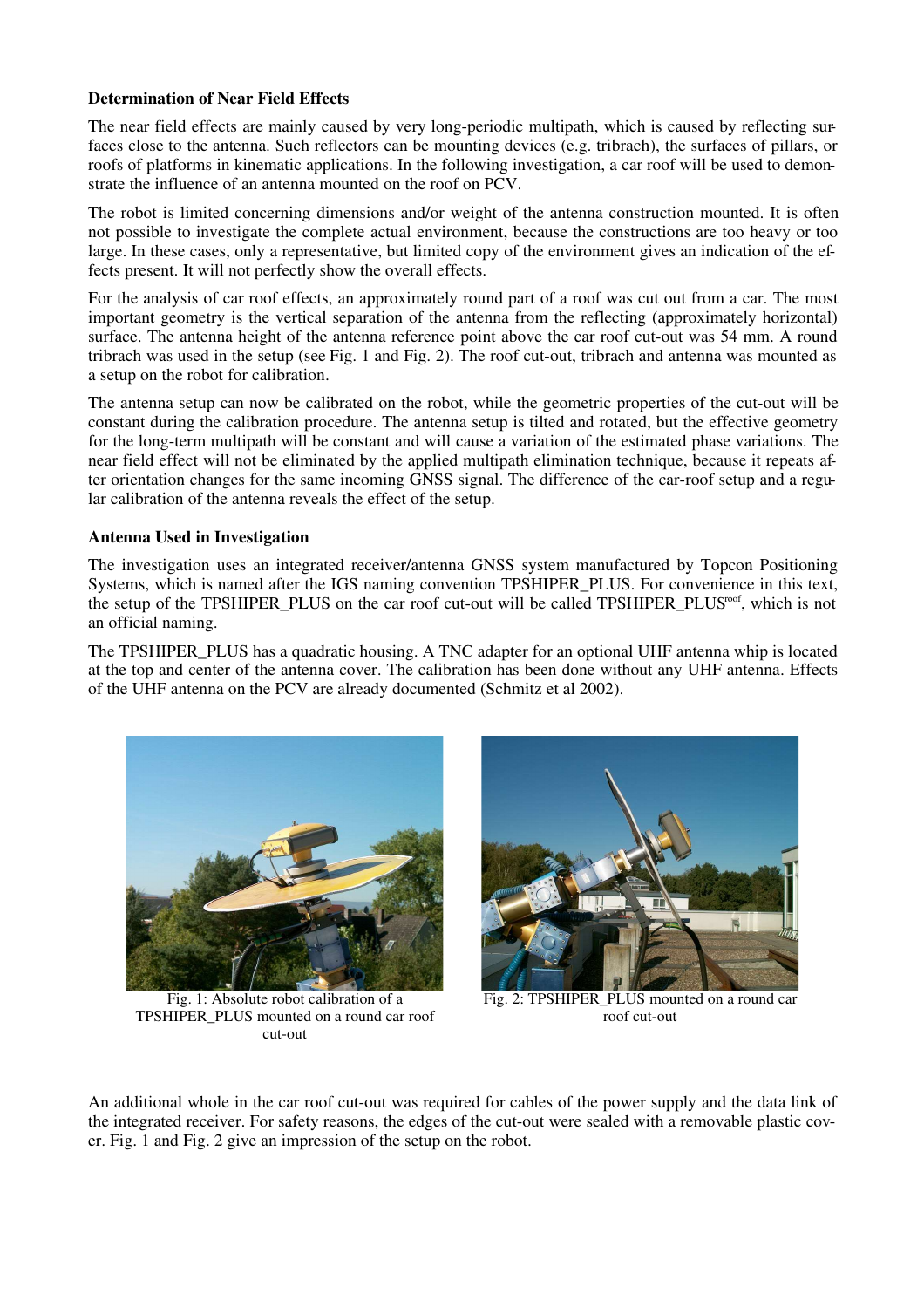## Absolute PCV Pattern

The complete PCV model of a Geo++ antenna calibration correspond to a spherical harmonic expansion of degree and order (8, 5), which is used in the Automated Absolute Field Calibration. The PCV are therefore azimuth and elevation dependent. These PCV are the best possible model for the calibrated antenna.

The L0 signal is the ionosphere free linear combination of L1 and L2, which is also often called L5. In most applications and software packages, the L0 linear combination is representing the overall PCV influence on the application or it is directly used to estimate coordinates. The PCV differences on L0 are greater by a factor of 3 compared to L1 and L2. This is expected by theory for L0.

Fig. 4 depicts the absolute L0 PCV of the TPSHIPER\_PLUS. The PCV vary from +5 mm to 10 mm and the edges of the antenna housing show up in the figure. The PCV of the TPSHIPER<sup>roof</sup> in Fig. 3 are completely different. There is a systematic change with a large gradient of the PCV visible at the 50 deg elevation range. The edges of the housing are this time not obviously. The systematic effect is mainly due to the round car roof cut-out in the TPSHIPER<sup>roof</sup> setup.



Fig. 3: LO PCV of TPSHIPER\_PLUS Fig. 4: LO PCV TPSHIPER\_PLUS<sup>roof</sup>

# Difference of Absolute Offsets

Offsets are by no mean a precise measure to compare antennas. The offset computation is up to now not standardized and is depending on several parameters:

- absolute or relative calibration
- absolute or relative offsets
- used cut-off angle (only for relative calibration)
- geographical location of site used for calibration (only for relative calibration)
- reference antenna (only for relative calibration)
- minimum condition for PCV for offset determination
- remaining multipath effects (only for relative calibration)
- processing strategy and use of relative antenna definition while transferring between absolute and relative PCV and vis versa

Effects from these factors affect the interpretation of offset differences. However, the offset reflects a kind of mean effect of the phase variations. The calibration and processing of the two setup TPSHIPER\_PLUS was identical. Therefore, Tab. 1 shows the differences of the offsets for the individual calibration of the TP-SHIPER PLUS and the setup on the car roof cut-out. The differences are neglect able for the horizontal components, but amounts for the L2 height component to 7 mm.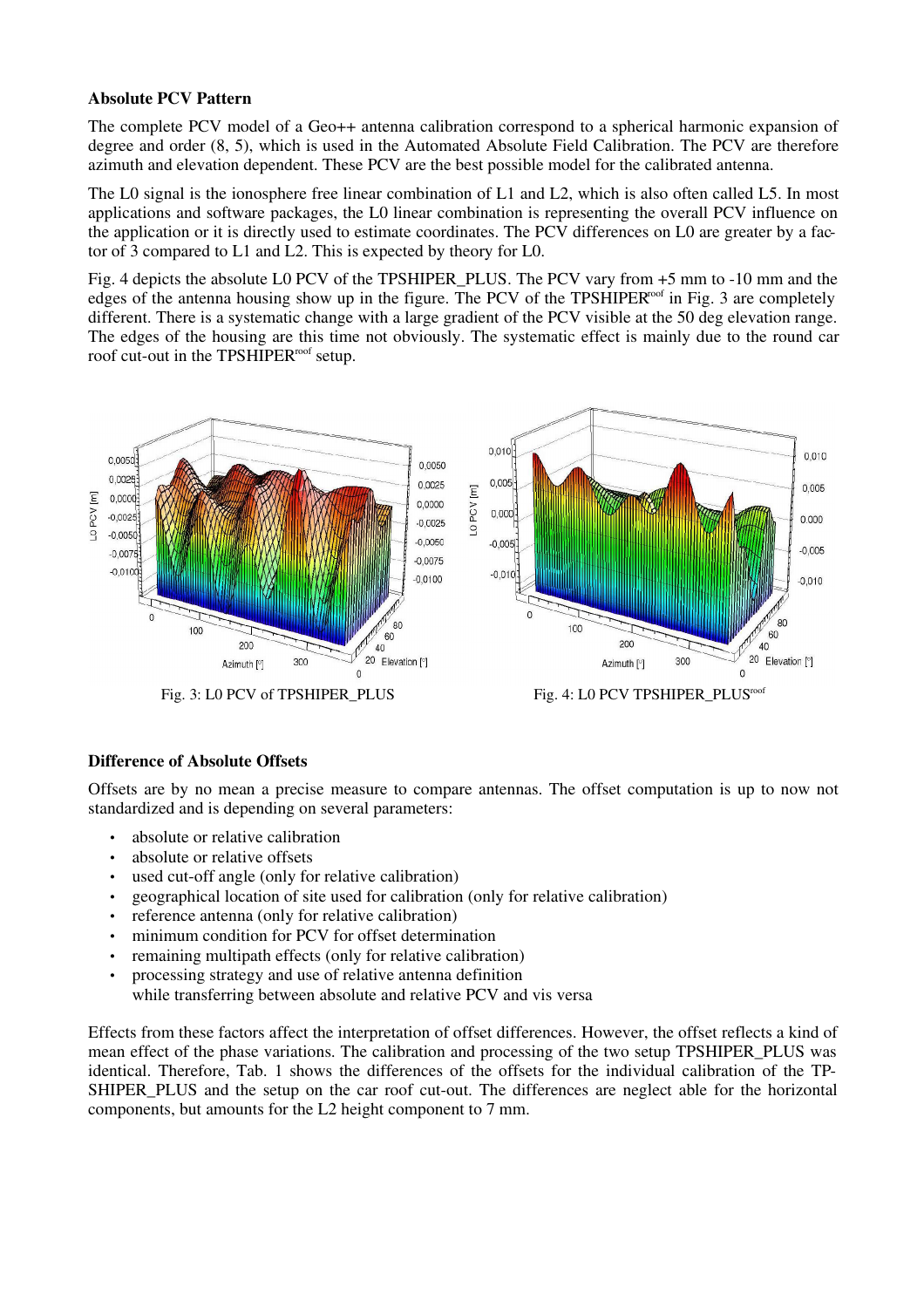| <b>Offset Difference</b> | dN<br>[m] | dE<br>[m]  | dH<br>[m]  |
|--------------------------|-----------|------------|------------|
| L 1                      | 0.00076   | $-0.00050$ | $-0.00212$ |
| L2                       | 0.00053   | 0.00000    | $-0.00733$ |

Tab. 1: TPSHIPER\_PLUS offset differences in car roof environment

The offsets are a mean values determined over the complete hemisphere of the antenna. A comparable satellite coverage is never available in practical applications. Therefore more analysis must be placed on the actual PCV pattern to get insight into possible effects for short observation times or kinematic applications.

### Difference of Absolute PCV Pattern

The PCV differences between the TPSHIPER\_PLUS and the TPSHIPER\_PLUS<sup>roof</sup> are in the range of +/-20 mm. Fig. 5 and Fig. 6 show the differences from two different views. Fig. 5 shows the regular view startin g with the horizon in the front, while Fig. 6 gives a view from the zenith line in the fromt of the figure to show the large gradient present in the PCV difference, i.e the car-roof setup influence. To be precise, the visible influence includes also the effects caused by the round tribrach.

The main influence is an elevation dependent change in the PCV. This is related to the round cut-out used in the setup. The visible azimuthal variations are mainly caused by the housing edges in the PCV of the regular setup.



### Difference of Elevation Dependent PCV

The elevation dependent PCV are computed using a primarily elevation dependent spherical harmonic expansion of degree and order (8, 0). The actually used model is not exactly described by the above expansion (8, 0), because the coefficients for the offsets are also estimated. Existing azimuthal variations distort the elevation dependent PCV model and will degrade the accuracy of pure elevation dependent PCV correction (especially for antennas with large azimuthal variations).



Fig. 7: elevation dependent L0 PCV differences TPSHIPER\_PLUS (reference) and TPSHIPER\_PLUS roof